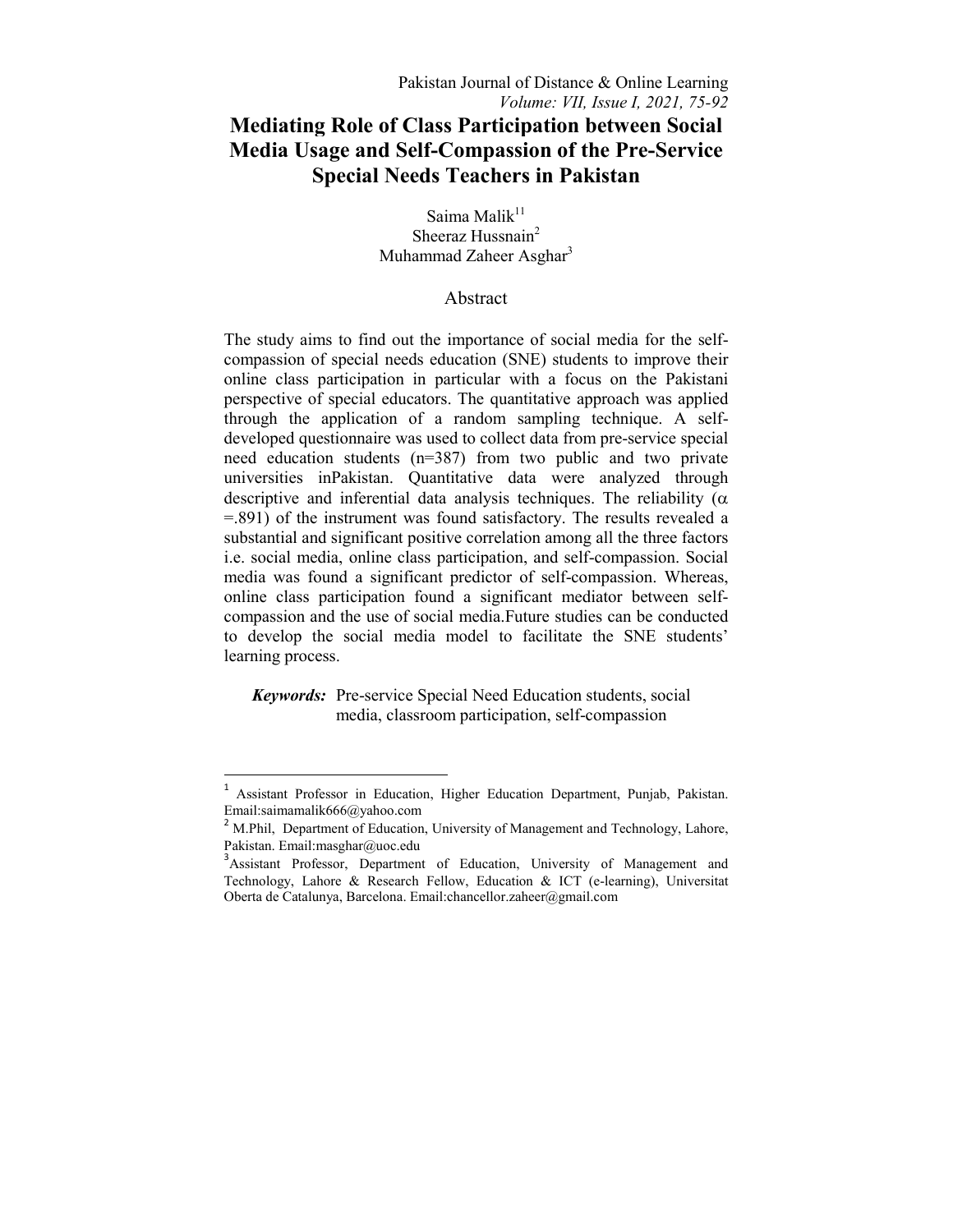## **Introduction**

 Social media has become very popular among all ages over the last decade (Gabbidon, 2019). Weatherspoon, Weatherspoon, and Ristau, (2015) reported that one-quarter of the world uses social media daily. It is used for different activities by different people e.g. social interaction, business activities, banks, private and government organizations as well as in the field of education (Song, 2017; Shoup, 2019). Social media provides a platform to exchange information across the distance with low investment. It enables the individuals to gain support for learningin a supportive environment. By utilizing ongoing feedback, the skills for empowerment can be enhanced (Terra, 2020). Today, the use of ICT has largely affected the educational system world widely due to easy accessibility by the students, wherever they are. As a consequence, phenomena of usage technological in the classroom has changed. Easy access to digital resources can lead to online discussions and discourses which negates the traditional paradigm (Marlowe, 2018).

 Empirical researches have been conducted on the way students use social media technology acceptance among pre-service education teachers (Caro, et al, 2002;Kontopoulou, 2019; Marlowe, 2018; Terra, 2020; Weatherspoon, Weatherspoon, and Ristau, 2015). In addition, the usage of social media by pre-service teachers will lend support to the successful integration of technology into the teaching and learning process. Pre-service special need education teachers for the adoption of technology will positively influence their performance when they get into service. In the area of special need education, the use of social media technology is extensively befitting according to the educational needs of the students e.g. comfortably handling the students of the autism spectrum by utilizing social media. Social media can lead special need education students to normal life e.g. searching for a job and uploading a resume make the usage of social media a necessity for special need education students (Ogbonnaya, 2019; Scheeler, Budin&Markelz, 2016).

 Additionally, the importance of exploring how does social media help special needs educationstudents have been highlighted in researches (Creighton et al., 2013; Greenhow and Burton, 2011; Kumar, Choi and Greene, 2017; Schwier, 2010; Vivian, 2012; Yoo and Kim, 2013; Vaughan et al., 2011). However, little research has been conducted to find out the importance of social media for the compassion of special needs education students andprospective special needs educators to see their online class participation of special need education students.This research focuses to explore particularly the importance of social media (SM) for the self-compassion (SC) of special needs education students to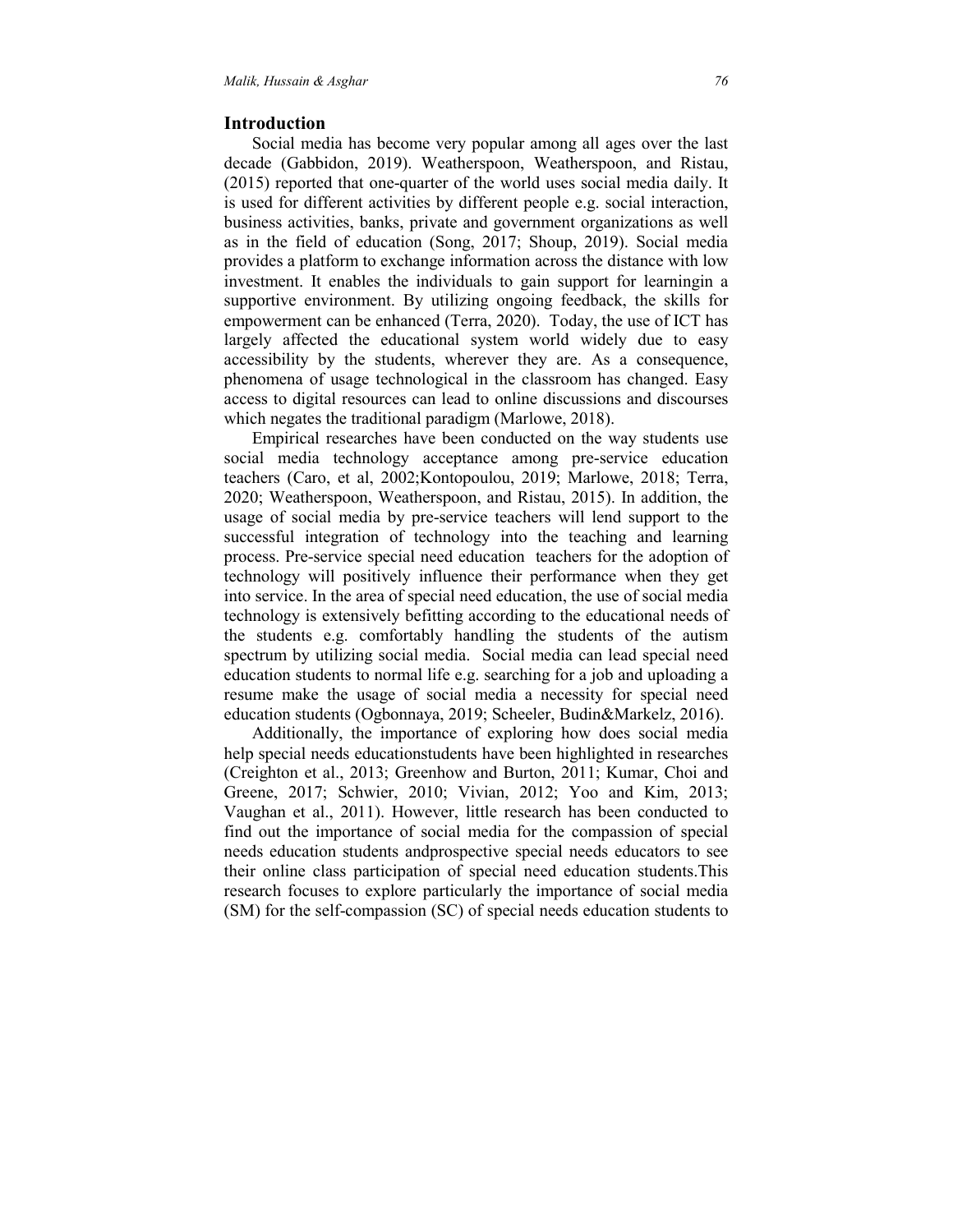improve their online class participation (OP) in the Pakistani perspective of special need education students.In Pakistan, there has been little study on the impact of online class participation in moderating the relationship between social media usage and self-compassion among pre-service special education teachers. As a result, this study will add to the existing literature particularly within the context of Pakistan.

### **Review of Literature**

Social media can be defined as "a group of internet-based applications that build on the ideological and technical foundations of Web 2.0, and that allow the creation and exchange of user-generated content" (Kaplan &Haenlein, 2010, p. 61; Gabbidon, 2020). In the  $21<sup>st</sup>$  century, the use of social media has been increased rapidly. It is widely used for different purposes e.g. interaction, find a job, get a discount, for attract clients in business, etc (Warner & LaFontaine, 2014). Whereas, social media has become the chain of business in finding products and uncover answers to questions (Schaefer, 2014; Karimi &Naghibi, 2015). It has also become famous in the educational system of teaching and learning process (Powers & Green, 2016; McCann & Barlow, 2015; Lovecchio, 2013).

 The use of social media has been remained mandatory for the learning of students with disabilities (Bausch &Hasselbring, 2004). Special need students require trained teachers to implement the individualized education program (IEP) but due to the non-availability of specialized programs in assistive technologies in teacher education, learning of students with special needs has become difficult (Naraian&Surabian, 2014). The use of social media by pre-service teachers helps to develop the mindset and skills for ICT usage. Therefore, it has become an essential requirement for pre-service teachers to adopt ICT (Gabbidon, 2020). Social media not only trained the pre-service teachers for social collaboration, rather it prepares them for ICT adoption in practical fields with appropriate use of these platforms. Special need education teachers aim to facilitate students with quick feedback on comments, audio and video clips, and academic assignments (Starkey, 2010). Different sites can be used in special education e.g. Habbo, provides cyber guarded and customized programs (Ogbonnaya, 2019). Empirical researches have ascertained the results based on the findings that social media increases online classroom participation of the students, wherever they are (Gorfinkel, Muscat, Ollerhead, &Chik, 2021;Jogezai et. al., 2021; Naraian&Surabian, 2014; Ogbonnaya, 2019; Suhail &Bargees, 2006).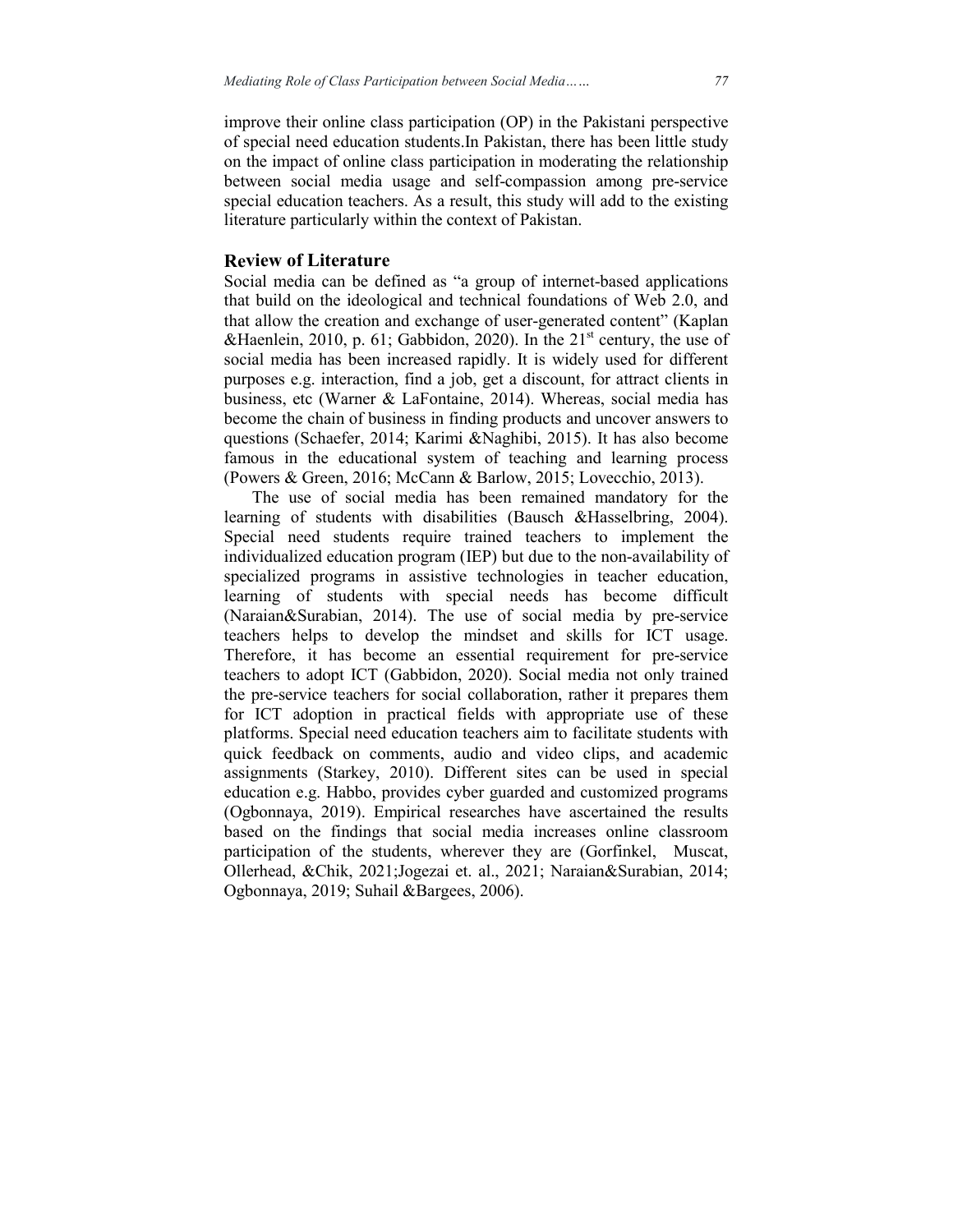The terminology "Self-compassion" is defined by different philosophers. But it is well defined by Neff, (2011), and Neff and Pommier (2013) in terms of self-kindness, common humanity, and mindfulness. Self-kindness refers to the way we think or treat ourselves with understanding and consciousness without self-judgment. While Common Humanity refers to the way a person thinks about the experiences and adventures of life that were linked to others without isolating himself from his sufferings and calamities.Whereas, mindfulness refers to the way a person balances positive and negative feelings without feeling pain, agony, discomfort, ignorance, and amplification.Self-compassion is different from self-esteem and closely associated with emotional balance (Adams & Leary, 2007; Boonlue, 2017; Neff, Rude & Kirkpatrick, 2007; Suhail &Bargees, 2006). Social media sites specifically designed for learning allows educators to remain connected to their students other than classrooms and it proves to be time effective (Boonlue, 2017; Shoup, et al, 2019).

 Different researches i.e. Boonlue, 2017; Wasylkiw, MacKinnon and MacLellan, 2012; Wong and Mak, 2013 show the association between self-compassion and online class participation through social media and revealed that higher association between self-compassion and online classroom participation increases through the use of social media. Selfcompassion boosts up self-confidence and morale in people on failures without negative thoughts and losing hope (Boonlue, 2017; Breines& Chen, 2012; Wong &Mak, 2013). Self-compassion keeps special students active with an interest in life after getting lower grades (Neff et al., 2005). If self-compassion fails to be built in special need students then they could suffer from addiction, misuse of alcohol, and higher rates of suicides than the high compassionate adolescents (Boonlue, 2017; Crocker &Canevello, 2008; Tanaka et al, 2011). Self-compassion would become the cause of decreasing self-criticism, segregation, depression, and over-identification in special need students when they deal with difficulties (Boonlue, 2017; Dumont & Provost, 2011; Neff, Rude & Kirkpatrick, 2007; Terry & Leary, 2011). Use of social media reduce depression and boost up the perceived social support in special need students (Boonlue, 2017; Gabbidon, 2020; Naeemi, Tamam, Hassan & Bolong, 2014; Shaw & Gant, 2002).

#### **Research Objectives**

This research study involved following research objectives:

1. Measure the effect of social media usage on online class participation among pre-service special education teachers.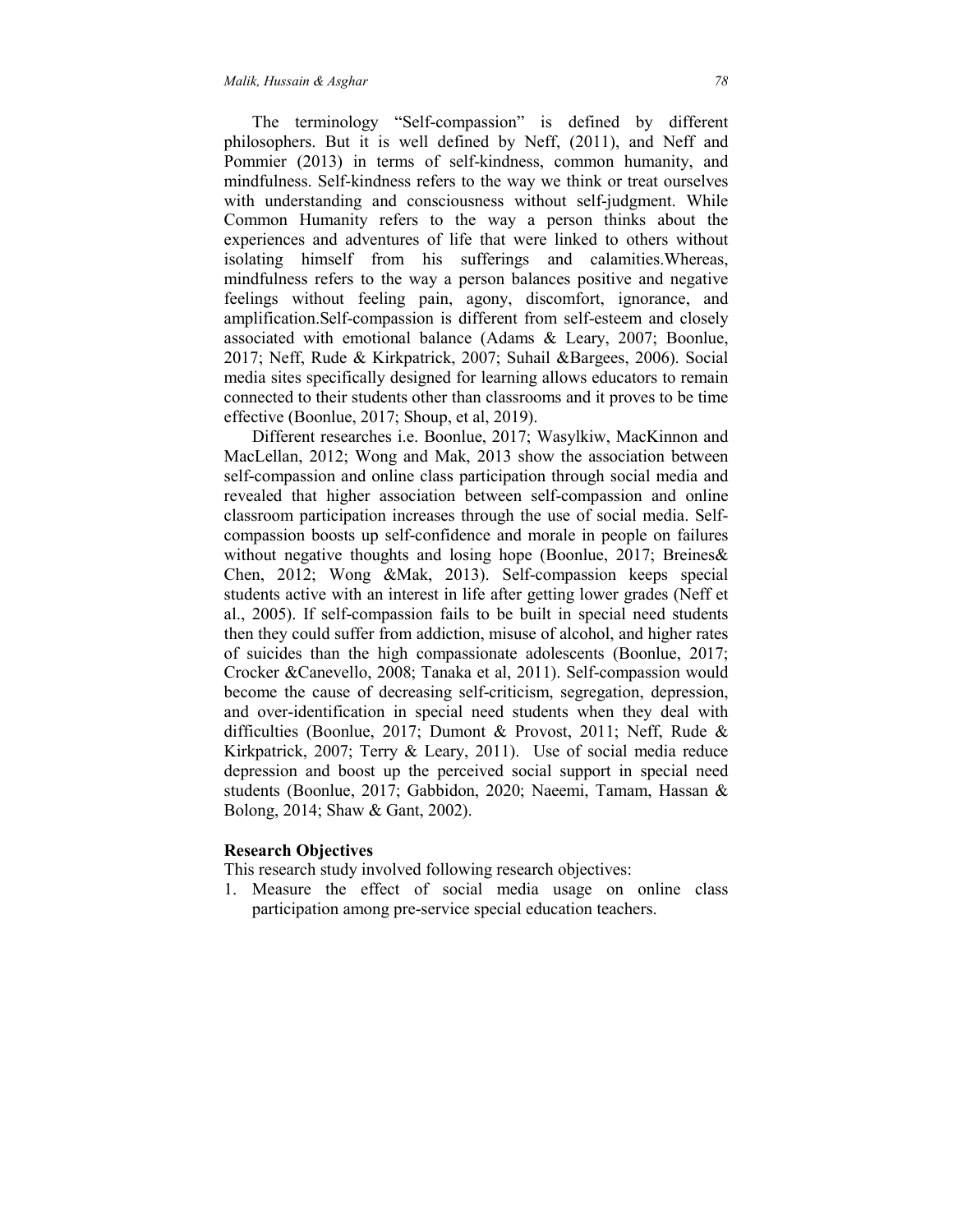- 2. Findout theeffect of online class participation onself-compassion of students.
- 3. Identify the mediating role of online classparticipation of social media usage and slef-compassion.

## **Hypotheses**

This study was based on the following research hypotheses:

- Ho1: There is no significant effect of social media usage on online class participation.
- Ho2: There is no effect of social media usage on the self-compassion of the special need education (SNE) students learning.
- Ho3: There is no significant mediation role of self-compassion in between social media usage and online class participation of prospective teachers.

## **Methodology**

 It was a quantitative study in nature with the application of survey design. The population of this study consisted of all the seven universities offering programs in special needs education (SNE) in Pakistan.Pre-service special education teachers were the target population for this study. A multi stage sampling technique was used to collect data. A convenient sampling technique was used to select 387 pre-service special education teachers from randomly selected two public and two private universities.

 A self-developed instrument was based on three factors i.e. selfcompassion, social media usage, and online class participation. The self compassion construct has the following items:

- 1- When you have to deal with difficult situations, you think that many people are feeling
- 2- When something upsets you, you feel annoyed
- 3- You think that your failing is not a part of your life
- 4- Sometimes you think that lots of people might be unhappier than you are

The social media usage has the following items:

- 1- You spend time online every day.
- 2- You spend time on social media everyday (e.g. Facebook & What's app).
- 3- Social media helps you to keep in touch with your friends and family.
- 4- You use social media for academic purposes.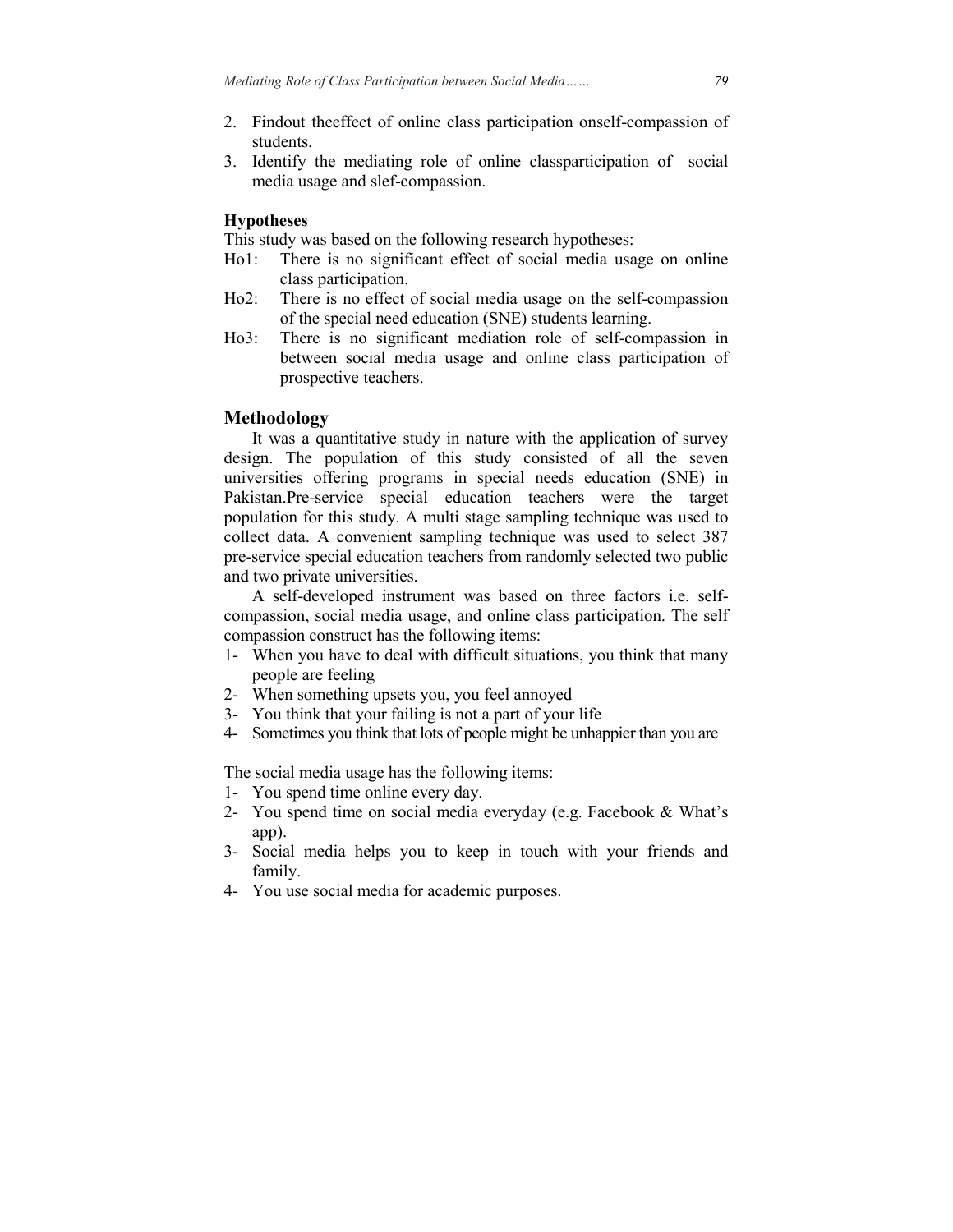The online class participation has the following items:

- 1- You can ask online your teachers if you do not understand something they have said.
- 2- Your teachers encourage you to participate in your online classroom activities.
- 3- Your teachers give you the chance to share your opinions or thoughts in online classes.

The reliability of the instrument (SM: .891, OP: 0.85, SC: 0.771 )was found through Cronbach's alpha (see table 01). Five experts of the relevant field established the content validity of the instrument.The response of the particpants were measured on 5 Likert type scale ranging from *Strongly disagree=1* to *Strongly agree=5*.Data were analyzed through descriptive statistics and inferential statistics techniques in SPSS. Confirmatory factor analysis (CFA) and path analysis were measured by AMOS.

Table 1 *Reliability and Validity* 

|           | $\infty$ | rho A | CR    | <b>AVE</b> |  |
|-----------|----------|-------|-------|------------|--|
| <b>OP</b> | 0.735    | 0.736 | 0.85  | 0.654      |  |
| <b>SC</b> | 0.567    | 0.572 | 0.771 | 0.53       |  |
| SΜ        | 0.837    | 0.843 | 0.891 | 0.671      |  |

Note: OP= Online class participation, SC= Self-Compassion, SM=Social Media

Table 1 shows the CR of each construct ranges from 0.771 to 0.891.These results indicate that the constructs pose satisfactory internal consistency reliability.

| Table 2                                    |
|--------------------------------------------|
| Divergent validity Farnell Larker criteria |

|           | <b>OP</b> | <b>SC</b> | <b>SM</b> |
|-----------|-----------|-----------|-----------|
| <b>OP</b> | 0.809     |           |           |
| <b>SC</b> | 0.316     | 0.728     |           |
| <b>SM</b> | 0.452     | 0.302     | 0.819     |

Table 2 shows the range of DVF between 0.72 to 0.819.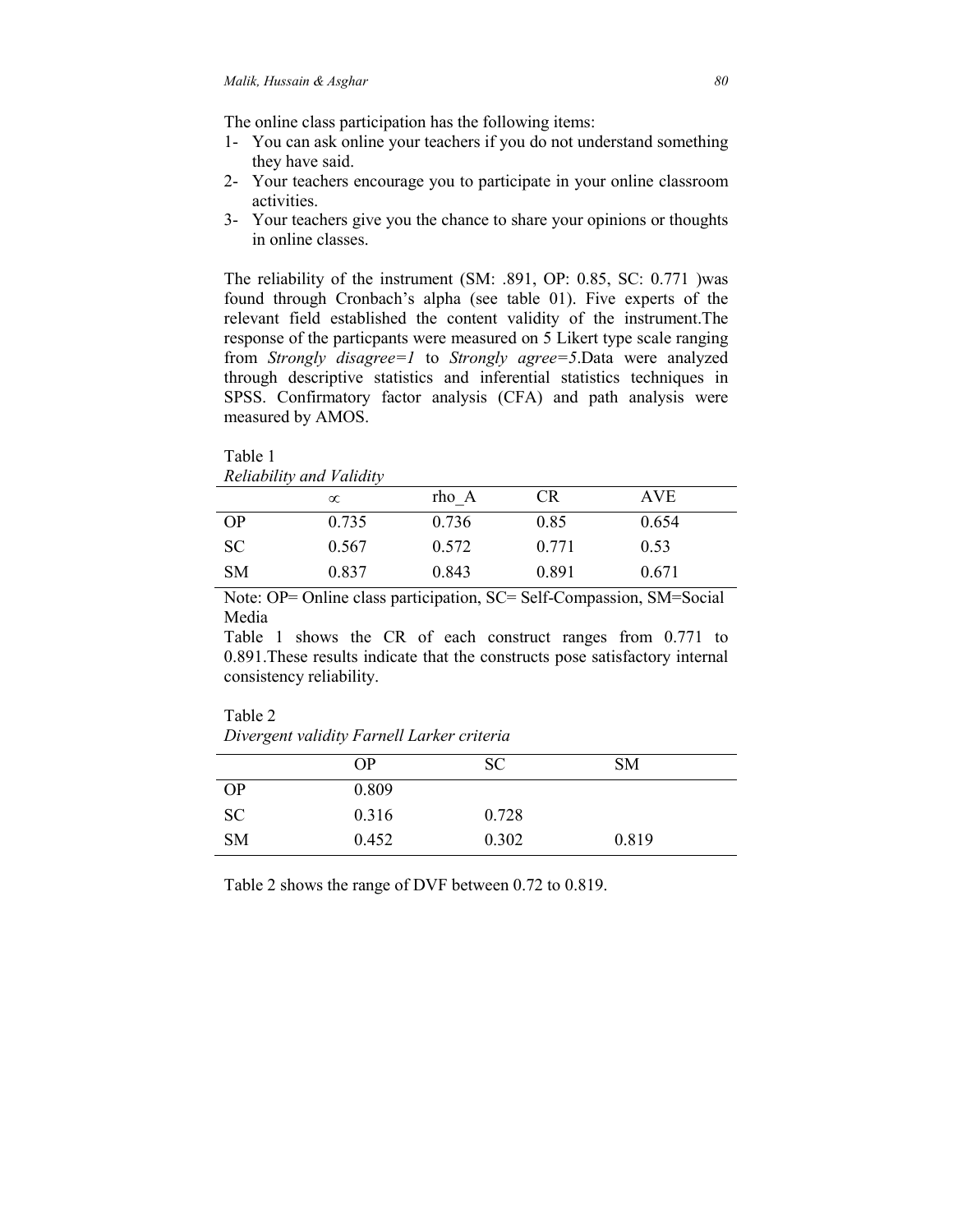Table 3

| Cross loading |           |           |           |
|---------------|-----------|-----------|-----------|
|               | <b>OP</b> | <b>SC</b> | <b>SM</b> |
| Q22           | 0.768     | 0.249     | 0.363     |
| Q23           | 0.83      | 0.257     | 0.352     |
| Q24           | 0.826     | 0.261     | 0.381     |
| Q28           | 0.223     | 0.738     | 0.148     |
| Q29           | 0.288     | 0.765     | 0.253     |
| Q32           | 0.162     | 0.678     | 0.246     |
| Q15           | 0.361     | 0.292     | 0.847     |
| Q16           | 0.28      | 0.291     | 0.834     |
| Q17           | 0.352     | 0.166     | 0.816     |
| Q18           | 0.46      | 0.233     | 0.779     |

Table 3 indicates the discriminant validity of this study, the discriminant validity was assessed by using cross-loadings. All the items loaded higher against their respective intended latent variable compared to other variables.

| Table 4<br><b>VIF</b> |            |
|-----------------------|------------|
|                       | <b>VIF</b> |
| Q15                   | 2.29       |
| Q16                   | 2.363      |
| Q17                   | 1.908      |
| Q18                   | 1.493      |
| Q22                   | 1.323      |
| Q23                   | 1.611      |
| Q24                   | 1.553      |
| Q28                   | 1.293      |
| Q29                   | 1.121      |
| Q32                   | 1.2        |

Table 4 presents the variance inflation factor (VIF) for eachindependent variableand is found within the value of 10.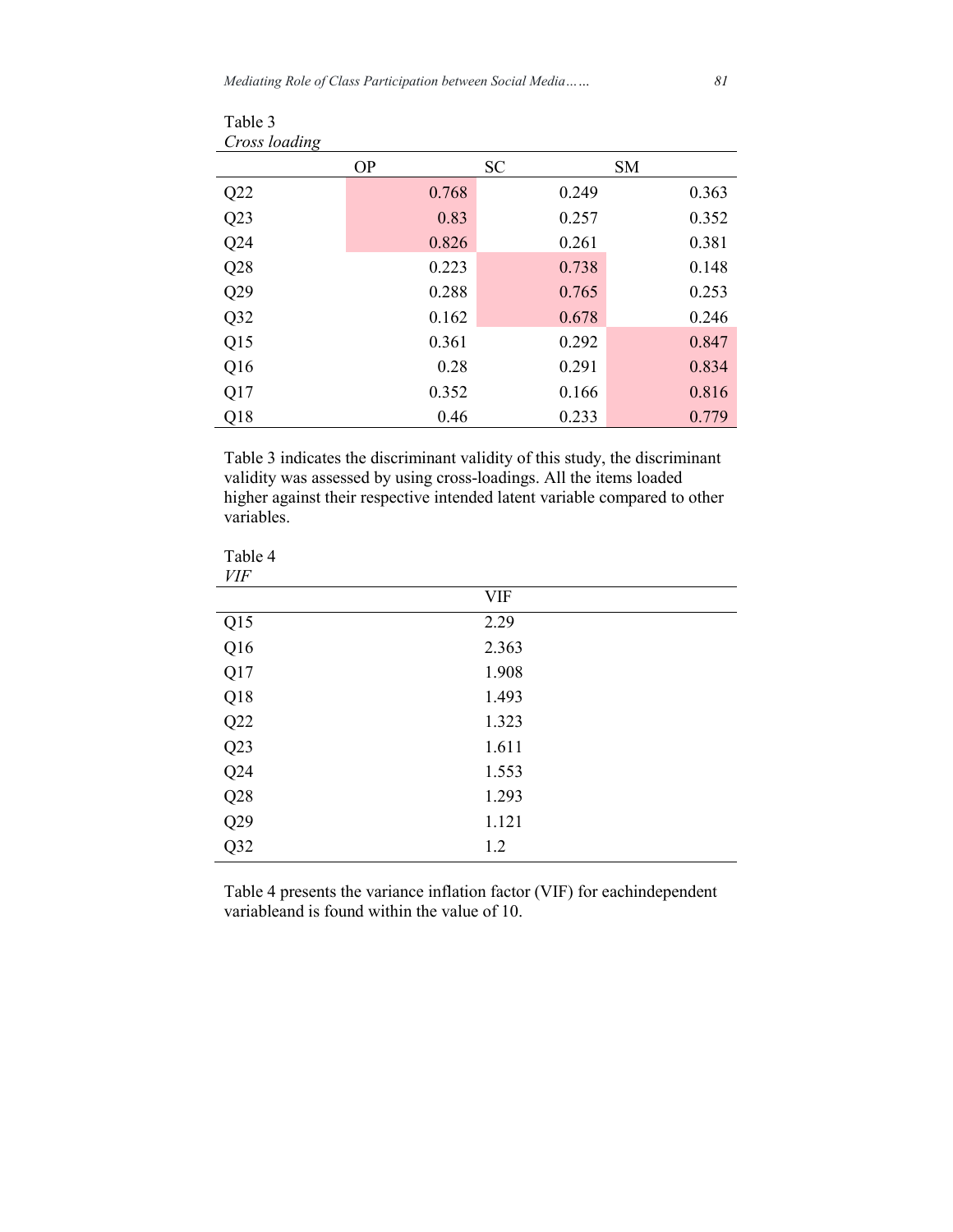## **Findings of the Study Path Analysis**

The AMOS 20.0 was used for the testing of the social media usage model through the structural equation model and path analysis. Social media and self-compassion, were considered as exogenous variables, and online class participation was considered as an endogenous variable.



*Figure 1.* Social media usage, Self-Compassion and online Class Participation model

The estimates were analyzed for direct and indirect effects for the tested model with 5000 bootstrapped samples (see Table 5and 9).

| Social meata        |       |       |           |       |       |
|---------------------|-------|-------|-----------|-------|-------|
|                     |       | M     | <b>SD</b> |       |       |
| $OP \ge SC$         | 0.226 | 0.231 | 0.056     | 4.018 | 0.000 |
| $SM \ge OP$         | 0.452 | 0.455 | 0.046     | 9.828 | 0.000 |
| $SM \rightarrow SC$ | 0.200 | 0.200 | 0.059     | 3.371 | 0.001 |

Table 5 Direct effect ofonline class participation, Self-compassion(SC) and  $S_{\text{e},\text{e},i\alpha}l$ 

\**p*-value less than .05 .05; *\*\*p*-value less than .01; *\*\*\*p*-value less than .001 Results of direct effects showed that social media was found a significant predictor of self-compassion. Whereas online class participation was found significantly predicted by self-compassion.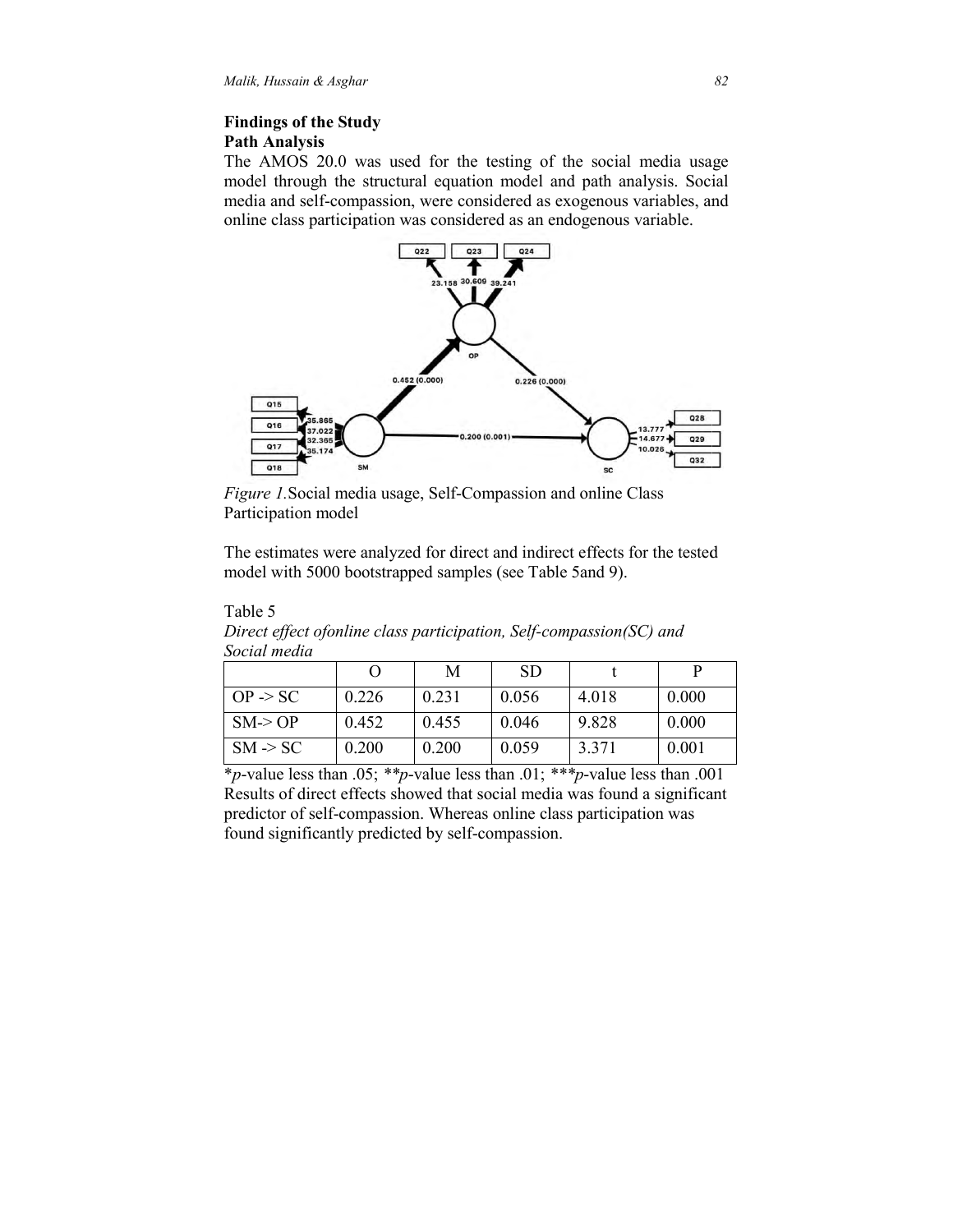| Coefficient of Determination $(R^2)$ |       |                   |  |  |
|--------------------------------------|-------|-------------------|--|--|
|                                      |       | R Square Adjusted |  |  |
| <b>OP</b>                            | 0.205 | 0.202             |  |  |
| SC.                                  | 0.132 | 0.127             |  |  |

The exogenous constructs' effect size on endogenous constructs was measured by the structural equation model's evaluation. Chin (1998), described R2 values i.e. 0.67, 0.33 or 0.19 as strong, moderate, or weak, respectively. Table 6 indicates a model with the variance of the endogenous construct value between a moderate range of explanatory power.

Table 7 *F-square for endogeneity*

Table 6

| 1 square for chaogeneny | OР    | <b>SC</b> |  |
|-------------------------|-------|-----------|--|
| <b>OP</b>               |       | 0.047     |  |
| <b>SM</b>               | 0.257 | 0.037     |  |

The effect size of f2 is measured by the contribution of the exogenous construct to the R2 values of the endogenous construct of the model. Cohen, Manion and Morrison, (2011), described values of the f2 i.e. 0.02, 0.15, and 0.35 which indicate an exogenous construct's small, medium, or large effect respectively. Table 7 shows that the f2 values for this model were in the large range.

Table 8

| The $q^2$ Effect Sizes |            |            |                    |  |
|------------------------|------------|------------|--------------------|--|
|                        | <b>SSO</b> | <b>SSE</b> | $Q^2$ (=1-SSE/SSO) |  |
| OP                     | 1140       | 992.793    | 0.129              |  |
| <b>SC</b>              | 1140       | 1069.666   | 0.062              |  |
| <b>SM</b>              | 1520       | 1520       |                    |  |

Hair et al. (2017) suggest that values of 0.02, 0.15, and 0.35 indicate that an exogenous construct has a small, medium, or large predictive relevance, respectively. Table 8 presents the q2 effect size values for the study model showing that the effect sizes for this study fell in the medium range.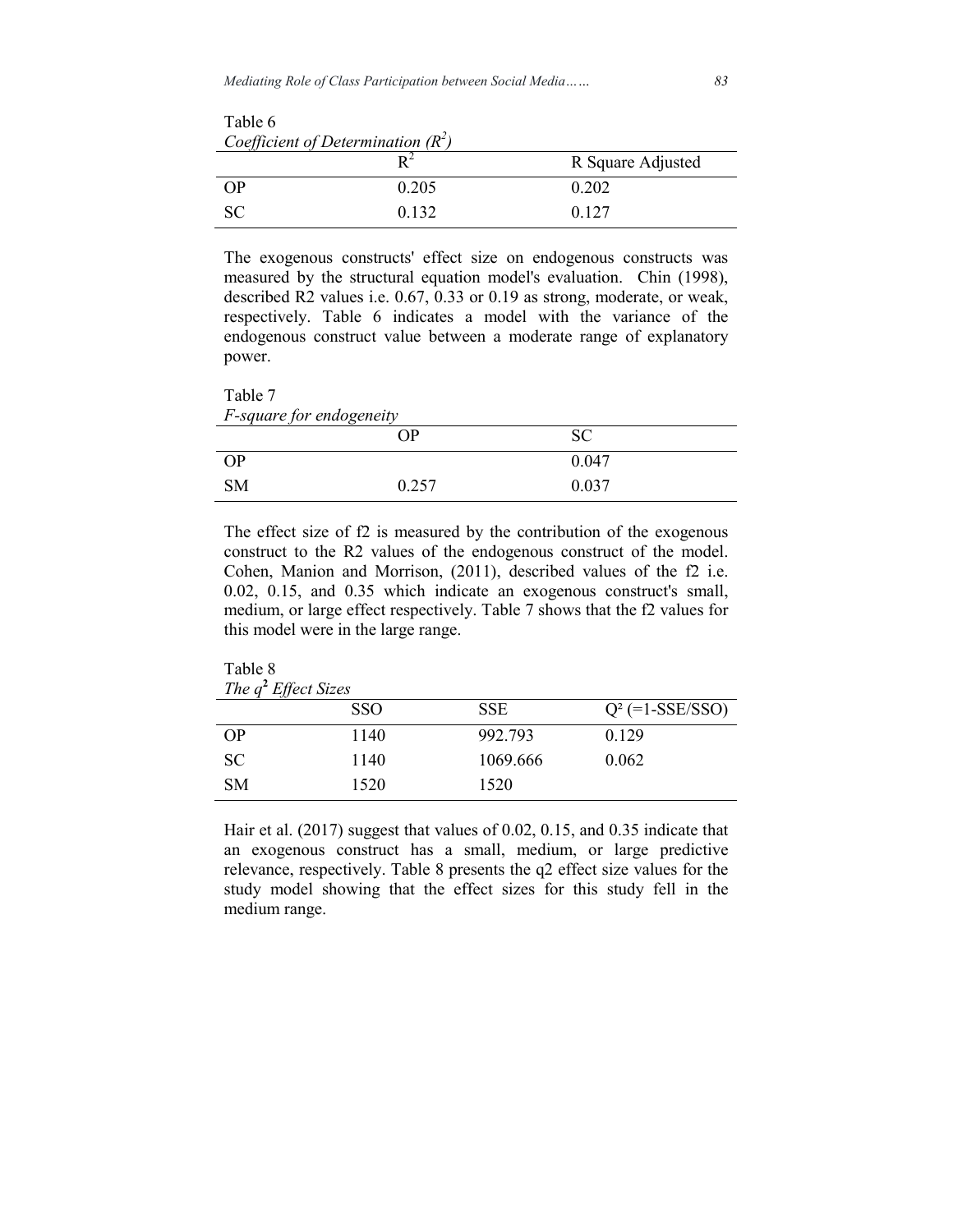Table 9 *Indirect effectof online class participation in between social media usage and Self-Compassion*

|                                                |  | SD    |       |       |
|------------------------------------------------|--|-------|-------|-------|
| $SM \rightarrow OP \rightarrow SC$ 0.102 0.105 |  | 0.029 | 3.564 | 0.000 |

*\*p-value less than .05, \*\*p-value less than .01, \*\*\*p-value less than .001*  Results of the indirect effect in table 9 show that online class participation found a significant mediator between Self-compassion and the use of social media.

#### **Discussion**

 The results of this study highlighted a moderate correlation between social media usage, self-compassion, and online class participation. This indicates that the students who scored higher on social media usage have shown high scores on the self-compassion scale. Social media was proven to be a significant predictor of self-compassion. Self-compassion, on the other hand, was revealed to be a major predictor of online class participation. The results further revealed that online class attendance was revealed to be a significant mediator between Self-compassion and the usage of social media.

 Empirical research has proved a strong relationship between selfcompassion and usage of social media i.e. (Davis, 2013; Boonlue, Briggs, and Sillence, 2016; Bore, 2008; James and Harville, 2018). The study conducted by Boonlue, Briggs, and Sillence (2016), endorse the finidings of current study. According to Kyeong, (2013), Selfcompassion has a positive and significant adaptive emotion-focused strategy of acceptance. Bilgin and Taş, (2018) revealed that social media enhance online class participation. The findings of this study revealed the impact of social media on the self-compassion of SNE students. The use of social media has changed the meaning of privacy, as most of the friends in contacts of profile want to know the current status of their friends (Manago, Taylor & Greenfield, 2012).The study conducted by Boonlue (2017) and Thompson, Klass, and Fulk (2012) also endorsed the findings of the present study that social media usage enhances selfcompassion and online classroom participation of the students. Furthermore, there were many studies conducted in different eras to findout the effect of social media as performing the mediated role to reduce the communications distance between teachers, students, and class fellows, which also results in reduce face-to-face communication barriers. Social media helps students to get themselves adjusted to a new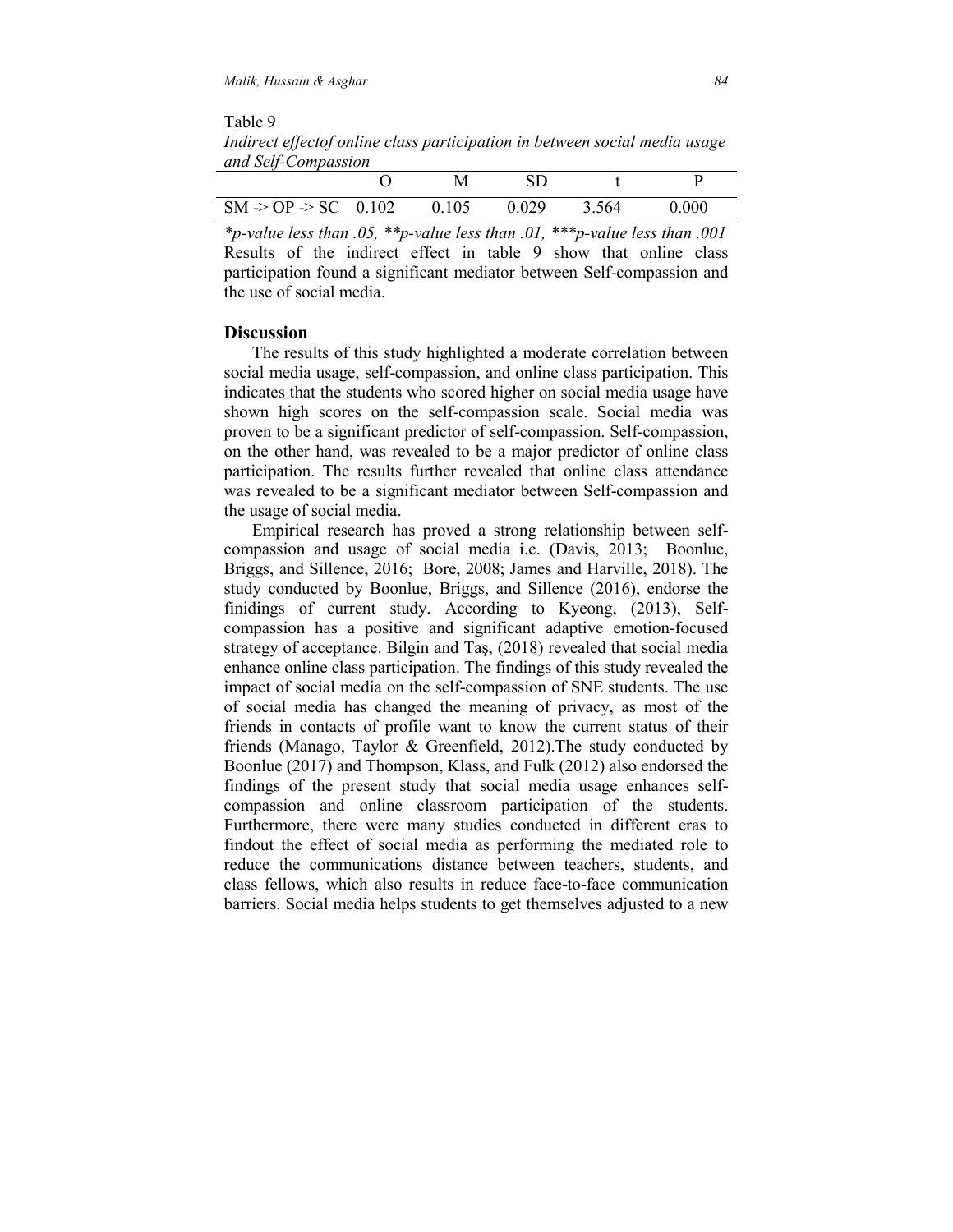environment (Boonlue, Briggs &Sillence, 2016 ;Boonlue, 2017; Christiansen, 2008; Greenhow &Robelia, 2009; Zhang, Jiang, and Carroll, 2012).

#### **Conclusion and Recommendations**

 The usage of Social media for the improvement of the teachinglearning process of pre-service special needs teachers was explored in a few of the researches. The present study has significantly assessed the mediation of self-compassion as well between social media usage and online class participation of the pre-service special needs teachers. Furthermore, the findings of this study can be best used for the improvement of SNE pre-service institutions, curriculum developers as well as policymakers to improve their plans for the area of SNE teachers. The social media model to facilitate the SNE students learning process can be developed by conducting future research based on the findings of this research. There is less literature found in the field of SNE in the context of the self-compassion of pre-service special needs teachers in Pakistan. The research recommended that the Higher education commission should facilitate the institutions to incorporate social media for the teaching-learning process especially among SNE teachers. Further, the research must be conducted to develop strategies for use of the social media in inclusive education.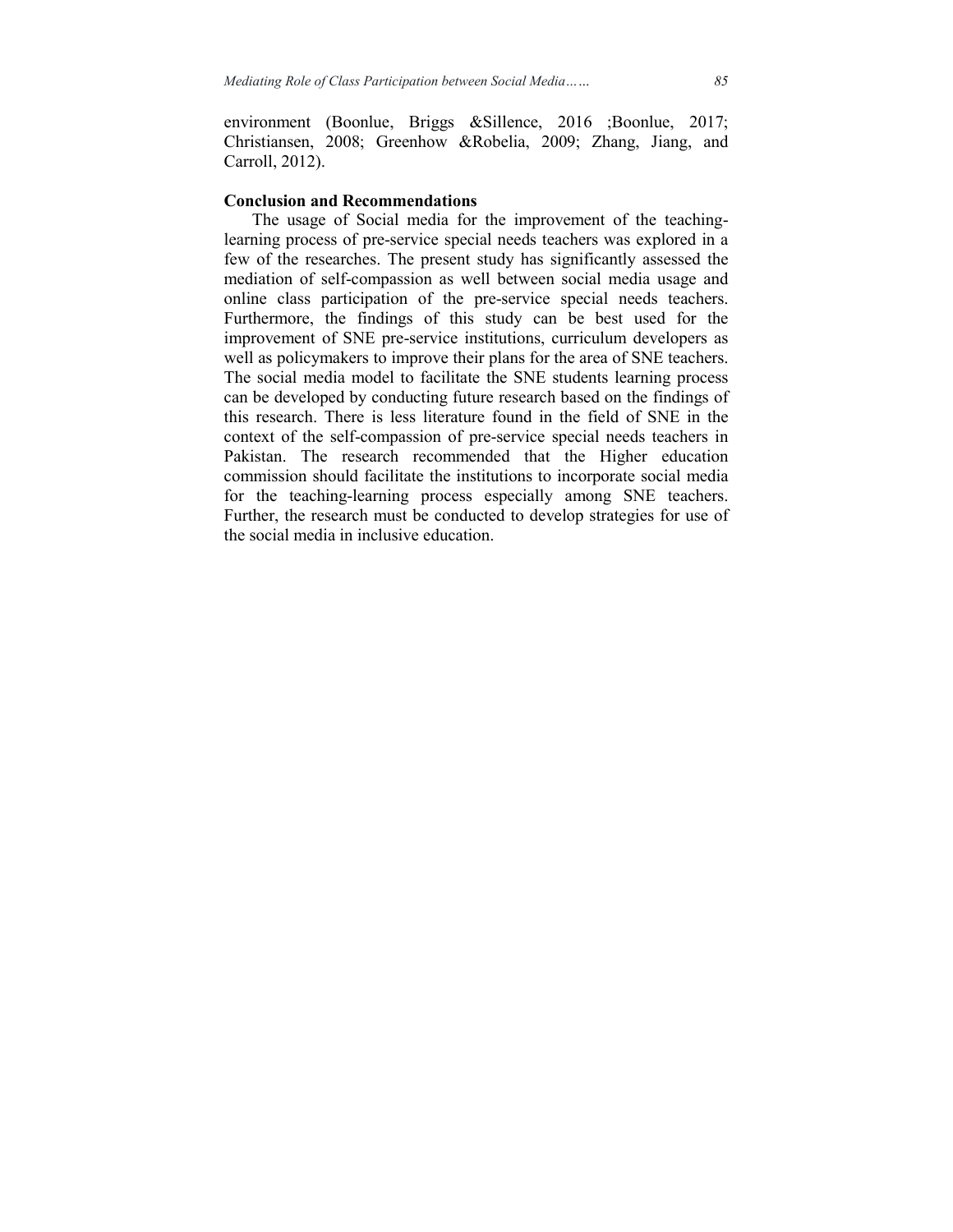#### References

- Adams C.E.,& Leary,M.R. (2007). Promoting self–compassionate attitudes toward eating among restrictive and guilty eaters. *Journal of Social and Clinical Psychology*, *26*(10), 1120-1144. Retrieved from http://dx.doi.org/10.1521/jscp.2007.26.10.1120
- Bausch, M. E. &Hasselbring, T. S. (2004).'Assistive Technology: Are the Necessary Skills and Knowledge Being Developed at the Preservice and Inservice Levels?. *Teacher Education and Special Education*, *27*(2), 97–104. DOI: 10.1177/088840640402700202.
- Bilgin, O.,&Taş İ. (2018). Effects of Perceived Social Support and Psychological Resilience on Social Media Addiction among University Students. *Universal Journal of Educational Research*, *6*(4), 751-758. DOI: 10.13189/ujer.2018.060418
- Boonlue, T. (2017).*Self-compassion, psychological resilience and social media use in Thai and British higher education students.* (Doctoral thesis), Northumbria University, Newcastle upon Tyne, UK.
- Boonlue, T., Briggs, P., &Sillence, E. (2016). Self-Compassion, Psychological Resilience and Social Media Use in Thai Students. *In Proceedings of the 30th International BCS Human Computer Interaction ConferenceFusion!* (p. 4).BCS Learning & Development Ltd. Retrieved from http://dx.doi.org/10.14236/ewic/HCI2016.4
- Bore, J.C. (2008). Perceptions of Graduate Students on the Use of Webbased Instruction in Special Education Personnel Preparation. *Teacher Education and Special Education*, *31*(1), 1–11. Retrieved from https://doi.org/10.1177/088840640803100101
- Breines, J.G., & Chen, S. (2012). Self-compassion increases selfimprovement motivation. *Personality and Social Psychology Bulletin, 38*(9), 1133-1143. Retrieved from http://dx.doi.org/10.1177/0146167212445599
- Cohen, L., Manion, L. and Morrison, K. (2011).*Research Methods in Education* (7th ed). New York: Routledge.
- Creighton, J., Foster, J.W., Klingsmith, L. and Withey, D.K. (2013) 'I Just Look it Up: Undergraduate Student Perception of Social Media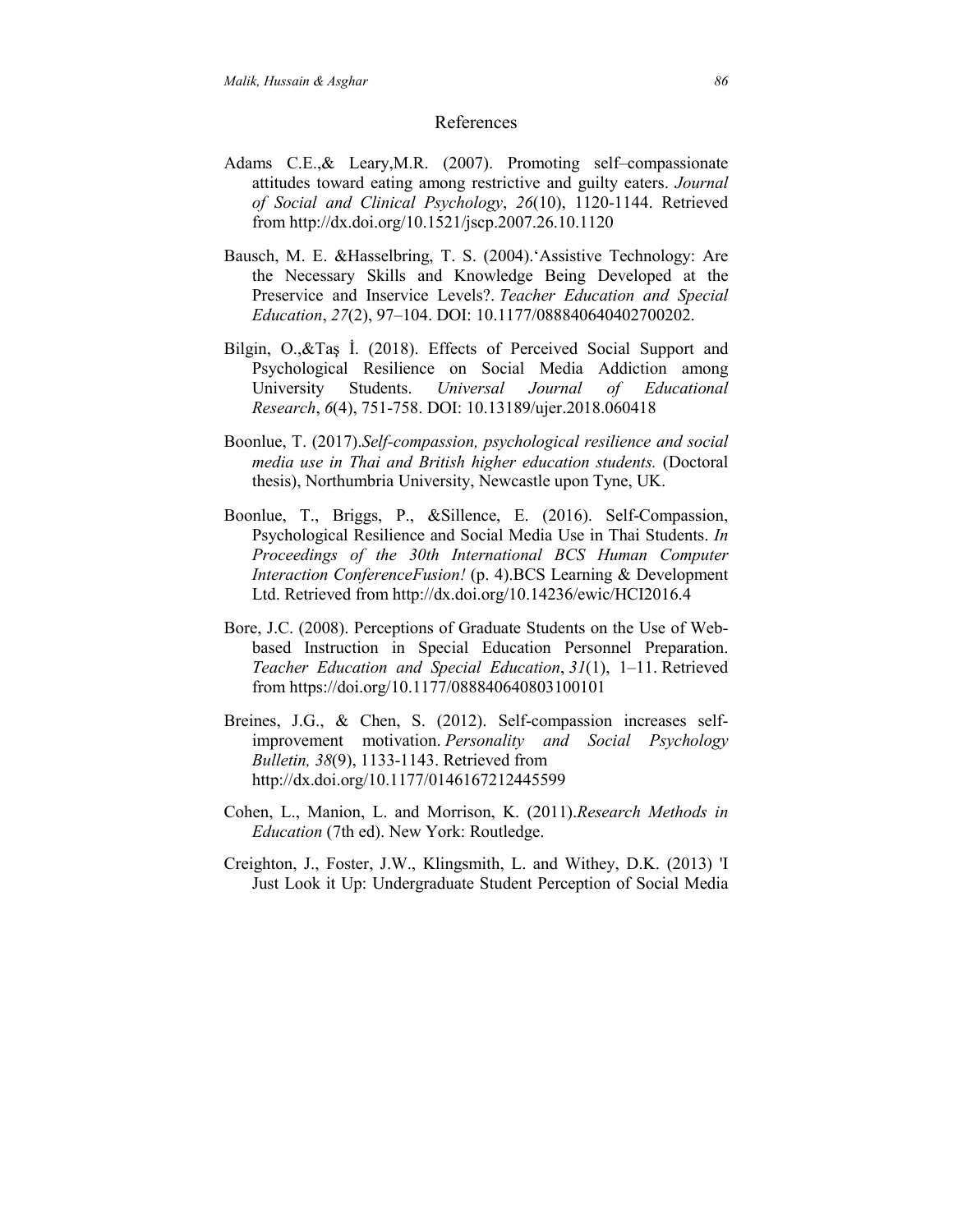Use in their Academic Success.*The Journal of Social Media in Society, 2*(2), 26-46.

- Caro, P., McLean, M., Browning, E., &Hains, A. (2002). The Use of Distance Education in a Collaborative Course in Early Childhood Special Education. *Teacher Education and Special Education*, *25*(4), 333–341.Retrieved from https://doi.org/10.1177/088840640202500402
- Crocker J and Canevello A. (2008). Creating and undermining social support in communal relationships: the role of compassionate and selfimage goals. *Journal of personality and social psychology*, *95*(3), 555. Retrieved from http://dx.doi.org/10.1037/0022-3514.95.3.555
- Davis, K.E. (2013). Young people's digital lives: The impact of interpersonal relationships and digital media use on adolescents' sense of identity. *Computers in Human Behavior*, *29*(6), 2281-2293. Retrieved from http://dx.doi.org/10.1016/j.chb.2013.05.022
- Dumont, M., and Provost, M.A. (2011). Resilience in adolescents: Protective role of social support, coping strategies, self-esteem, and social activities on experience of stress and depression. *Journal of youth and adolescence*, *28*(3), 343-363. Retrieved from http://dx.doi.org/10.1016/j.chb.2013.05.02
- Gabbidon, I. Y. (2020). *Social Media and Preschool Leaders: Examining the Adoption and Experiences of Social Media* (Doctoral dissertation). St. Thomas University.
- Gorfinkel, L., Muscat, T., Ollerhead, S., &Chik, A. (2021). The role of government's 'Owned Media'in fostering cultural inclusion: a case study of the NSW Department of Education's online and social media during COVID-19. *Media International Australia*, *178*(1), 87-100.
- Greenhow, C. and Burton, L. (2011) 'Help from My "Friends": Social Capital in the Social Network Sites of Low- Income Students.*Journal of Educational Computing Research*, *45*(2), 223-245.
- Greenhow, C., Robelia, B. and Hughes, J.E. (2009) 'Learning, Teaching, and Scholarship in a Digital Age: Web 2.0 and Classroom Research-- What Path Should We Take Now.*Educational Researcher*, 38(4), 246-259.
- James, D.C.,&Harville, C. (2018). Smartphone usage, social media engagement, and willingness to participate in mHealth weight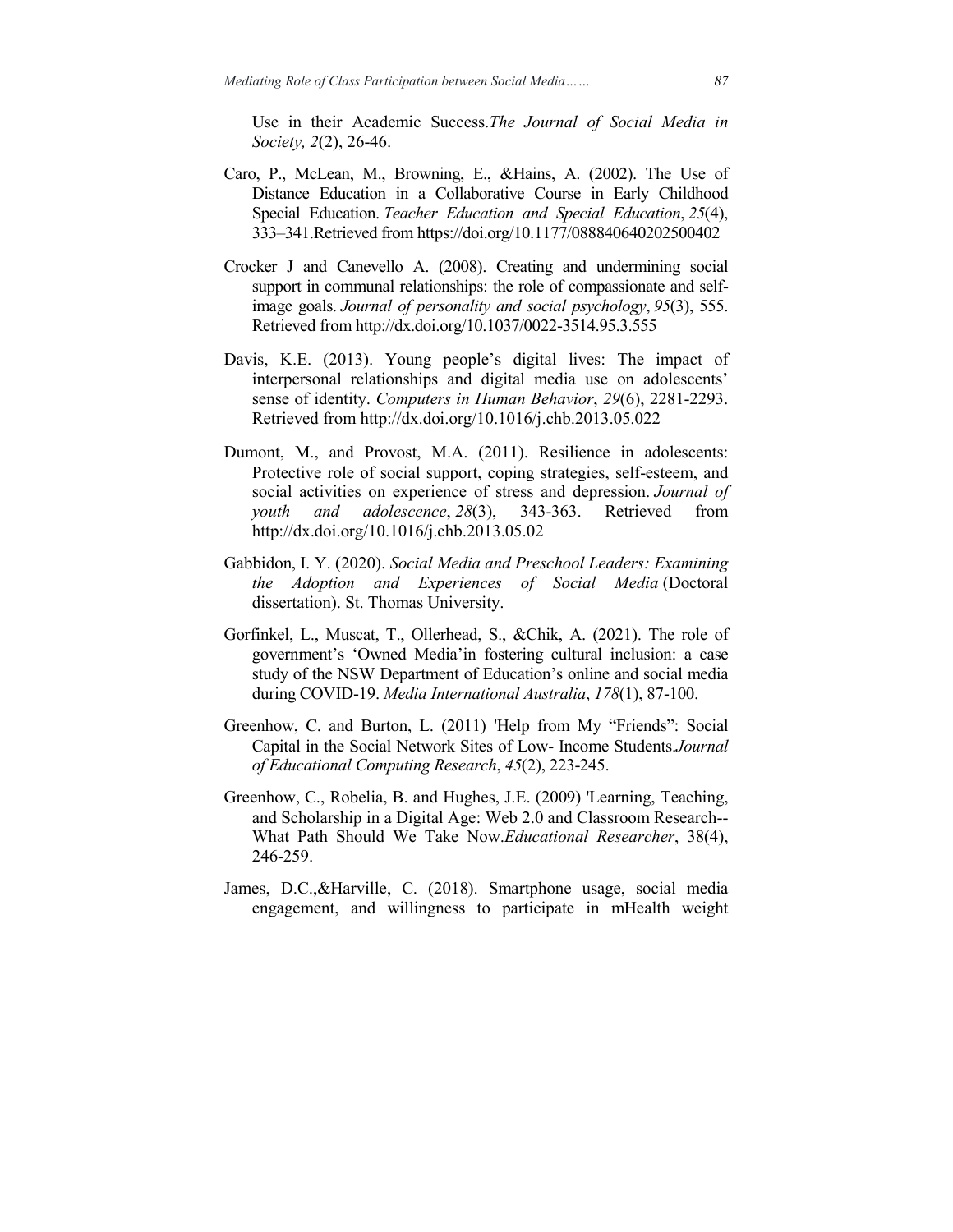management research among African American women. *Health Education &Behavior*, *45*(3), 315-322. Retrieved from http://dx.doi.org/10.1177/1090198117714020

- Jogezai, N. A., Baloch, F. A., Jaffar, M., Shah, T., Khilji, G. K., & Bashir, S. (2021). Teachers' attitudes towards social media (SM) use in online learning amid the COVID-19 pandemic: the effects of SM use by teachers and religious scholars during physical distancing. *Heliyon*, *7*(4), e06781.
- Kaplan A. M., &Haenlein, M. (2010). Users of the world, unite! The challenges and opportunities of social media. *Business Horizons*, 53(1), 59-68. Retrieved from doi:10.1016/j.bushor.2009.09.003
- Karimi, S., &Naghibi, H. S. (2015). Social media marketing (SMM) strategies for small to medium enterprises (SMEljlS). *International Journal of Information, Business and Management*, 7(4), 86-98.
- Kontopoulou, K. (2019). *Pre-service teachers' use of social media for academic purposes* (Doctoral dissertation). University of Leicester.
- Kumar, V., Choi, J. B., & Greene, M. (2017). Synergistic effects of social media and traditional marketing on brand sales: Capturing the time-varying effects. *Journal of the Academy of Marketing Science*, 45(2), 268-288. DOI:10.1007/s11747-016- 0484-7
- Lovecchio, M. J. (2013). *The Principal's Experience through the process of implementing social media in schools* (Doctoral dissertation). Northeastern University. Retrieved from https://repository.library.northeastern.edu
- Manago, A.M., Taylor, T.,& Greenfield P.M. (2012). Me and my 400 friends: The anatomy of college students' Facebook networks, their communication patterns, and well-being. *Developmental psychology*, *48*(2), 369. Retrieved from http://dx.doi.org/10.1037/a0026338
- Marlowe, Z. (2018). *Technology in the EFL classroom: effects of a mobile English learningapplication on Turkish university student achievement and motivation* (Doctoral dissertation). University of Southern, California.
- McCann, M., & Barlow, A. (2015). Use and measurement of social media for SMEs. *Journal of Small Business and Enterprise Development*, *22*(2), 273-287.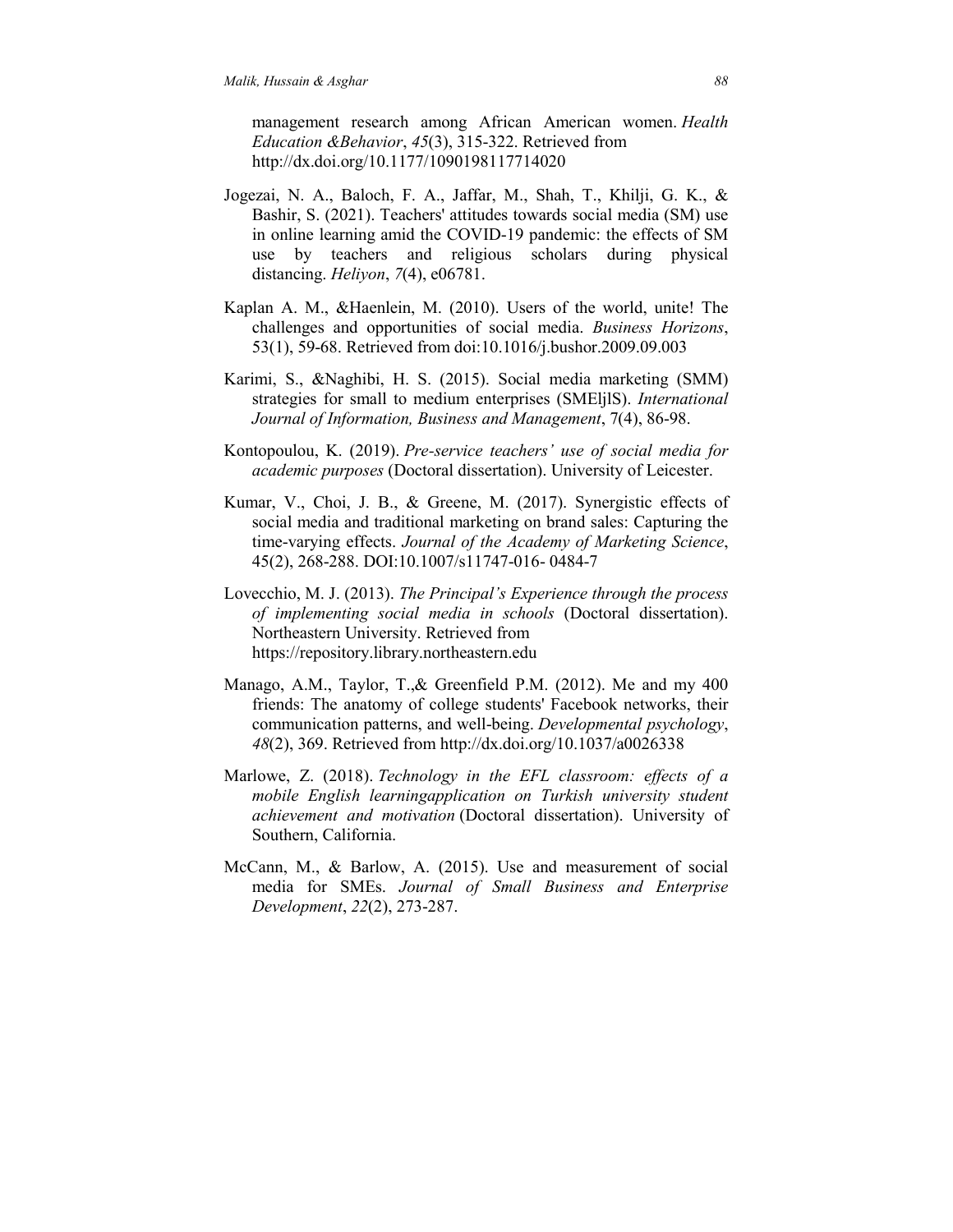- Naeemi, S., Tamam, E., Hassan, S.H., & Bolong, J. (2014). Facebook usage and its association with psychological well-being among Malaysian adolescents. *Procedia-Social and Behavioral Sciences*, *155,*87-91. Retrieved from https://doi.org/10.1016/j.sbspro.2014.10.261
- Naraian, S. &Surabian, M. (2014). 'New Literacy Studies: An Alternative Frame for Preparing Teachers to Use Assistive Technology', *Teacher Education and Special Education*, *37*(4), 330– 346. DOI: 10.1177/0888406414538843.
- Neff, K. D. (2011). *Self compassion*. London: Hachette UK. Retrieved from http://dx.doi.org/10.1007/978-3-319-28099-8\_1159-1
- Neff, K.D.,& McGehee, P. (2010). Self-compassion and psychological resilience among adolescents and young adults. *Self and identity*, *9*(3), 225-240. Retrieved from http://dx.doi.org/10.1080/15298860902979307
- Neff, K.D.,&Pommier, E. (2013). The relationship between selfcompassion and other-focused concern among college undergraduates, community adults, and practicing meditators. *Self and Identity*, *12*(2), 160-176. Retrieved from http://dx.doi.org/10.1080/15298868.2011.649546
- Neff, K.D., Rude, S.S.,& Kirkpatrick, K.L. (2007). An examination of self-compassion in relation to positive psychological functioning and personality traits. *Journal of research in personality*, *41*(4), 908-916. Retrieved from http://dx.doi.org/10.1016/j.jrp.2006.08.002
- Ogbonnaya, U. (2019). Adoption and perceived usefulness of social media by pre-service teachers in Nigeria.*iJIM* , 13(6). Retrieved from http://dx.doi.org/10.3991/ijim.v13i06.10299
- Powers, K., & Green, M. (2016). Principals' perspectives on social media in schools. *The Journal of Social Media in Society*, 5(2), 134-168.
- Scheeler, M. C., Budin, S., & Markelz, A. (2016). The Role of Teacher Preparation in Promoting Evidence-Based Practice in Schools. *Learning Disabilities: A Contemporary Journal, 14*(2), 171-187.
- Scheeler, M.C., McAfee, J.K., Ruhl, K.L., & Lee, D.L.(2006). Effects of Corrective Feedback Delivered via Wireless Technology on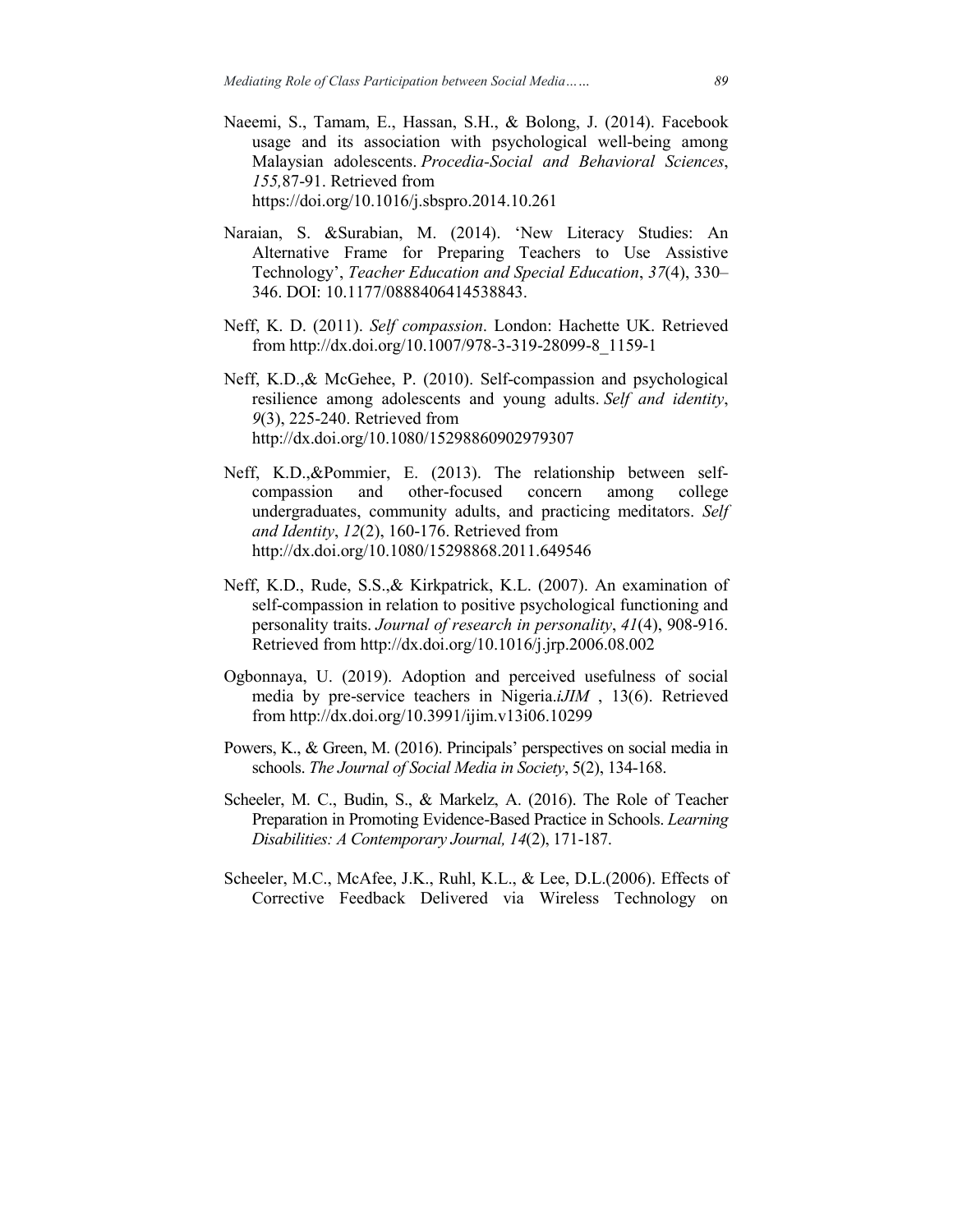Preservice Teacher Performance and Student Behaviour, *Teacher Education and Special Education*, *29*(1), pp. 12–25. DOI: 10.1177/088840640602900103.

- Shaw, L.H., &Gant, L.M. (2002). In Defense of the Internet: The Relationship between Internet Communication and Depression, Loneliness, Self-Esteem, and Perceived Social Support. *CyberPsychology&Behavior,5*(2), 157-171. Retrieved from http://dx.doi.org/10.1089/109493102753770552
- Shoup, J.A., Narwaney, K.J., Wagner, N.M., Kraus, C.R., Gleason, K.S., Albright, K.,& Glanz, J.M. (2019). Social media vaccine websites: A comparative analysis of public and moderated websites. *Health Education &Behavior*, *46*(3), 454-462. Retrieved from http://dx.doi.org/10.1177/1090198118818253
- Scheeler, M. C., Budin, S., &Markelz, A. (2016). The Role of Teacher Preparation in Promoting Evidence-Based Practice in Schools. *Learning Disabilities: A Contemporary Journal, 14*(2), 171-187.
- Schwier, R.A. (2010) 'Focusing Educational Technology Research on Informal Learning Environments', *Contemporary Educational Technology*, 1(1), 90-92.
- Schaefer, M. W. (2014). *Social media explained: Untangling the world's most misunderstood business trend. Louisville*, TN: Schaefer Marketing Solutions.
- Song, Y. (2017). 'Student- Initiated Use of Facebook for Learning Online Journalism', *Journalism & Mass Communication Educator,* 72(4), 425-441.
- Shaw, L.H., &Gant, L.M. (2002). In Defense of the Internet: The Relationship between Internet Communication and Depression, Loneliness, Self-Esteem, and Perceived Social Support. *Cyber Psychology & Behavior,5*(2),157-171. Retrieved from http://dx.doi.org/10.1089/109493102753770552
- Starkey, L. (2010). Teachers' pedagogical reasoning and action in the digital age. *Teachers and Teaching: theory and practice*, *16*(2), 233-244.
- Suhail, K., & Bargees, Z. (2006). Effects of excessive Internet use on undergraduate students in Pakistan. *Cyber Psychology & Behavior*, *9*(3), 297-307. Retrieved from http://dx.doi.org/10.1089/cpb.2006.9.297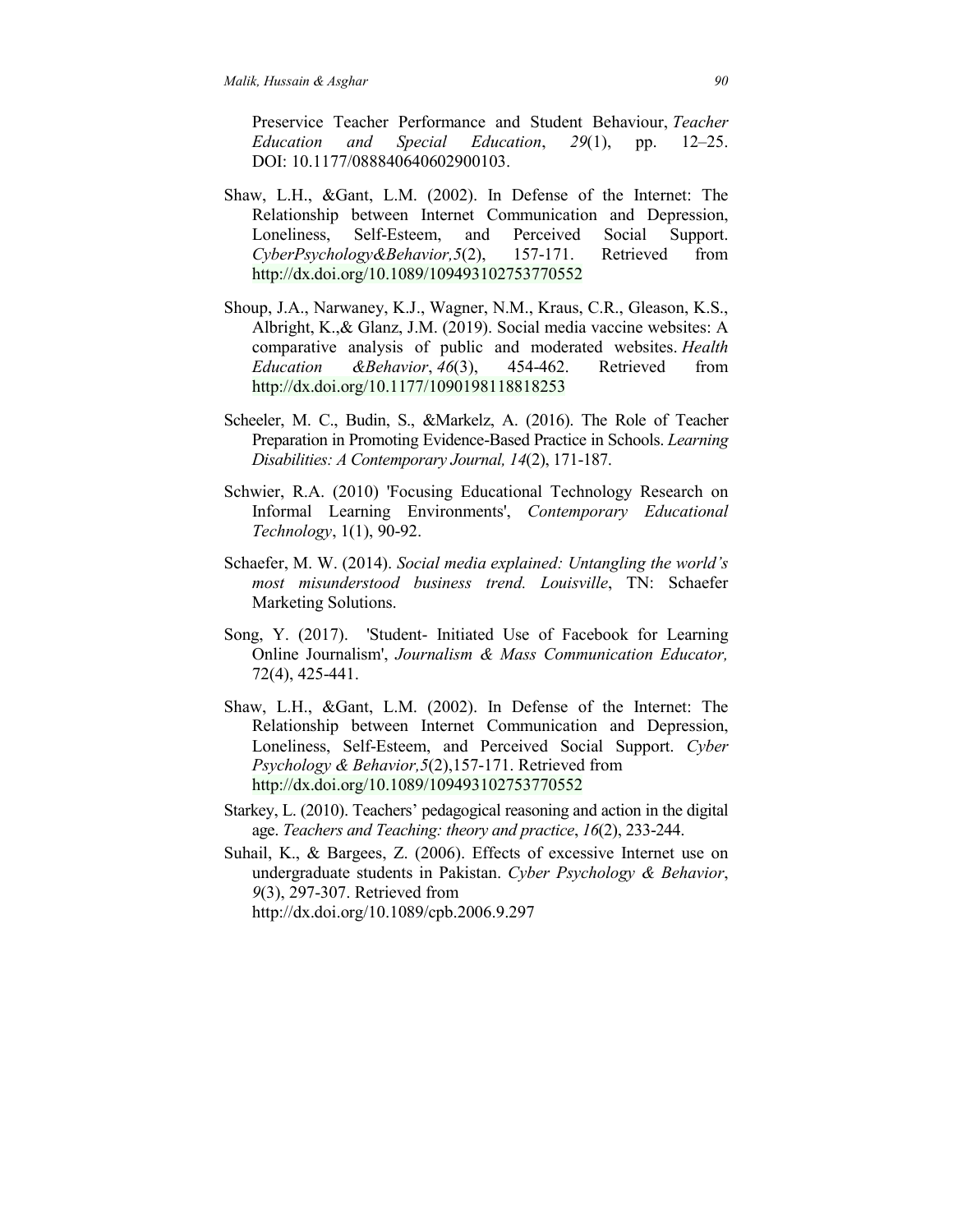- Shoup, J.A., Narwaney, K.J., Wagner, N.M., Kraus, C.R., Gleason, K.S., Albright, K.,& Glanz, J.M. (2019). Social media vaccine websites: A comparative analysis of public and moderated websites. *Health Education & Behavior*, *46*(3), 454-462. http://dx.doi.org/10.1177/1090198118818253
- Tanaka, M., Wekerle, C., Schmuck, M.L.,& Paglia-Boak, A. (2011). The linkages among childhood maltreatment, adolescent mental health, and self-compassion in child welfare adolescents. *Child Abuse & Neglect*, *35*(10), 887-898. http://dx.doi.org/10.1016/j.chiabu.2011.07.003
- Terra, A. A. (2020). *Connections: Social media and parents raising children with profound multiple disabilities* (Doctoral thesis). University of the Pacific Stockton, California
- Terry, M.L., & Leary, M.R. (2011). Self-compassion, self-regulation, and health. *Self and Identity*, *10*(3), 352-362. Retrieved from http://dx.doi.org/10.1080/15298868.2011.558404
- Thompson, J.R., Klass, P.H.,&Fulk, B.M. (2012). Comparing online and face-to-face presentation of course content in an introductory special education course. *Teacher Education and Special Education*, *35*(3), 228-242. Retrieved from http://dx.doi.org/10.1177/0888406412441627

Vivian, R. (2012). *Students' use of personal social network sites to support their learning experience (*Doctoral Dissertation). University of South Australia. Retrieved from http://search.ror.unisa.edu.au/record/UNISA\_ALMA1114666552000 1831/media/digital /open/9915950166601831/12146665510001831/1314666102000183 1/pdf

- Vaughan, N., Nickle, T., Silovs, J. and Zimmer, J. (2011). Moving To Their Own Beat: Exploring How Students Use Web 2.0 Technologies To Support Group Work Outside Of Class Time. *Journal of Interactive Online Learning*, 10(3), pp. 113- 127.
- Wasylkiw, L., MacKinnon, A.L.,& MacLellan, A.M. (2012). Exploring the link between self-compassion and body image in university women. *Body image*, *9*(2), 236-245. http://dx.doi.org/10.1016/j.bodyim.2012.01.007